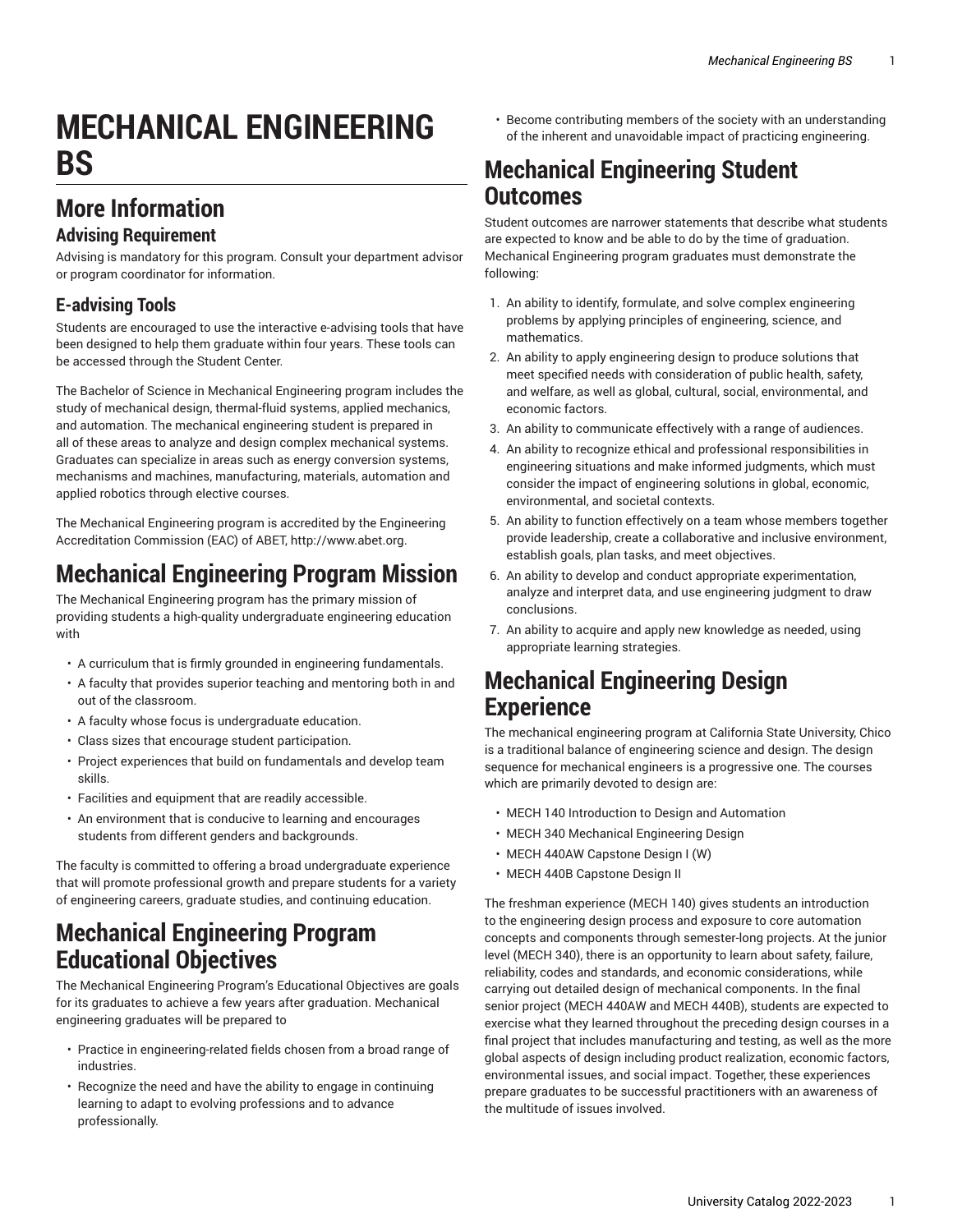# **Fundamentals of Engineering Examination**

The Fundamentals of Engineering Exam is the first of two exams that the California State Board of Registration requires to be passed to be a licensed professional engineer. Prior to graduation, those majoring in Mechanical Engineering are encouraged to apply to the California State Board of Registration and take the exam. Passing the exam is not required for graduation.

# **Grading Requirement**

All courses taken to fulfill program course requirements must be taken for a letter grade except those courses specified by the department as credit/no credit grading only.

Enrollment in any mathematics course requires a grade of C- or higher in all prerequisite courses or their transfer equivalents.

#### **Course Requirements for the Major: 100 units**

Completion of the following courses, or their approved transfer equivalents, is required of all candidates for this degree. Courses in this program may complete more than one graduation requirement.

| <b>Course</b>         | <b>Title</b>                                                                         | <b>Units</b>   |
|-----------------------|--------------------------------------------------------------------------------------|----------------|
| <b>Lower Division</b> |                                                                                      |                |
| <b>AMAR 160</b>       | <b>Manufacturing Processes</b>                                                       | 3              |
| <b>CHEM 111</b>       | <b>General Chemistry I</b>                                                           | 4              |
| <b>CIVL 211</b>       | <b>Statics</b>                                                                       | 3              |
| <b>EECE 215</b>       | <b>Practical Circuits and Electronics</b>                                            | 4              |
| <b>MATH 120</b>       | Analytic Geometry and Calculus                                                       | 4              |
| <b>MATH 121</b>       | Analytic Geometry and Calculus                                                       | 4              |
| <b>MATH 220</b>       | Analytic Geometry and Calculus                                                       | $\overline{4}$ |
| <b>MATH 260</b>       | <b>Elementary Differential Equations</b>                                             | 4              |
| <b>MECH 100</b>       | Graphics I                                                                           | $\mathbf{1}$   |
| MECH 100L             | <b>Graphics I Laboratory</b>                                                         | 1              |
|                       | MECH/MECA 140 Introduction to Design and Automation                                  | $\mathbf{2}$   |
| <b>MECH 200</b>       | <b>Graphics II</b>                                                                   | $\overline{2}$ |
| <b>MECH 208</b>       | Introduction to Technical Computing                                                  | $\overline{2}$ |
| <b>MECH 210</b>       | Materials Science and Engineering                                                    | 3              |
| MECH 210L             | Materials Science and Engineering Laboratory                                         | $\mathbf{1}$   |
| <b>PHYS 204A</b>      | Physics for Students of Science and Engineering:<br>Mechanics                        | 4              |
| <b>PHYS 204B</b>      | Physics for Students of Science and Engineering:<br><b>Electricity and Magnetism</b> | $\overline{4}$ |
| <b>Upper Division</b> |                                                                                      |                |
| <b>CIVL 311</b>       | <b>Strength of Materials</b>                                                         | 4              |
| <b>CIVL 321</b>       | <b>Fluid Mechanics</b>                                                               | 4              |
| <b>MECA 380</b>       | Measurements and Instrumentation                                                     | 3              |
| MECA 482              | Control System Design                                                                | 3              |
| <b>MECH 306</b>       | <b>Equation Solving Techniques</b>                                                   | 3              |
| <b>MECH 308</b>       | <b>Finite Element Analysis</b>                                                       | 3              |
| <b>MECH 320</b>       | Dynamics                                                                             | 3              |
| <b>MECH 332</b>       | Thermodynamics                                                                       | 3              |
| <b>MECH 338</b>       | <b>Heat Transfer</b>                                                                 | $\overline{4}$ |
| <b>MECH 340</b>       | <b>Mechanical Engineering Design</b>                                                 | 4              |

| <b>MECH 432</b>                      | <b>Energy Systems</b>                                   | 4   |
|--------------------------------------|---------------------------------------------------------|-----|
| MFCH 440AW                           | Capstone Design I (W)                                   | 3   |
| MECH 440B                            | <b>Capstone Design II</b>                               | 3   |
| Select six units from the following: |                                                         | 6   |
| <b>AMAR 347</b>                      | Sustainable Polymer Composites                          |     |
| <b>AMAR 420</b>                      | Robotics for Advanced Manufacturing                     |     |
| AMAR/OSCM<br>451                     | <b>Quality Management</b>                               |     |
| <b>AMAR 458</b>                      | <b>Project Management</b>                               |     |
| <b>AMAR 460</b>                      | <b>Robotic Manufacturing Systems</b>                    |     |
| <b>AMAR 477</b>                      | Nanoscale Device Manufacturing                          |     |
| <b>CIVL 302W</b>                     | Engineering Sustainability and Economic Analysis<br>(W) |     |
| <b>CIVL 313</b>                      | <b>Structural Mechanics</b>                             |     |
| <b>CIVL 411</b>                      | Soil Mechanics and Foundations                          |     |
| CIVI 431                             | Water and Wastewater Engineering                        |     |
| <b>CIVL 461</b>                      | <b>Water Resources Engineering</b>                      |     |
| <b>FFCF 311</b>                      | Linear Circuits II                                      |     |
| <b>EECE 314</b>                      | Bioinstrumentation                                      |     |
| <b>EECE 481</b>                      | Electromechanical Conversion                            |     |
| <b>EECE 565</b>                      | <b>Bioimaging Systems</b>                               |     |
| <b>EECE 566</b>                      | Applied Digital Image Processing                        |     |
| <b>MECA 398</b>                      | <b>Special Topic</b>                                    |     |
| <b>MECA 399</b>                      | <b>Special Problems</b>                                 |     |
| MECA 470                             | Introduction to Robotics Engineering                    |     |
| MECA 486                             | <b>Motion and Machine Automation</b>                    |     |
| MECA 498                             | <b>Special Topic</b>                                    |     |
| <b>MECA 499</b>                      | <b>Special Problems</b>                                 |     |
| <b>MECH 389</b>                      | Industrial Internship                                   |     |
| <b>MECH 398</b>                      | <b>Special Topic</b>                                    |     |
| <b>MECH 399</b>                      | <b>Special Problems</b>                                 |     |
| <b>MECH 408</b>                      | Modeling and Simulation                                 |     |
| <b>MECH 410</b>                      | Advanced Materials Science and Engineering              |     |
| <b>MFCH 424</b>                      | <b>Mechanical Vibrations</b>                            |     |
| <b>MECH 430</b>                      | Nanoscale Science and Engineering                       |     |
| MECH 433                             | Solar Energy Engineering                                |     |
| <b>MECH 435</b>                      | Low Speed Aerodynamics                                  |     |
| <b>MECH 498</b>                      | <b>Special Topic</b>                                    |     |
| <b>MECH 499</b>                      | <b>Special Problems</b>                                 |     |
| MECH 499H                            | Honors Project                                          |     |
| <b>Total Units</b>                   |                                                         | 100 |

# **Honors in the Major**

Honors in the Major is a program of independent work in your major. It requires 6 units of honors course work completed over two semesters.

The Honors in the Major program allows you to work closely with a faculty mentor in your area of interest on an original performance or research project. This year-long collaboration allows you to work in your field at a professional level and culminates in a public presentation of your work. Students sometimes take their projects beyond the University for submission in professional journals, presentation at conferences, or academic competition. Such experience is valuable for graduate school and professional life. Your honors work will be recognized at your